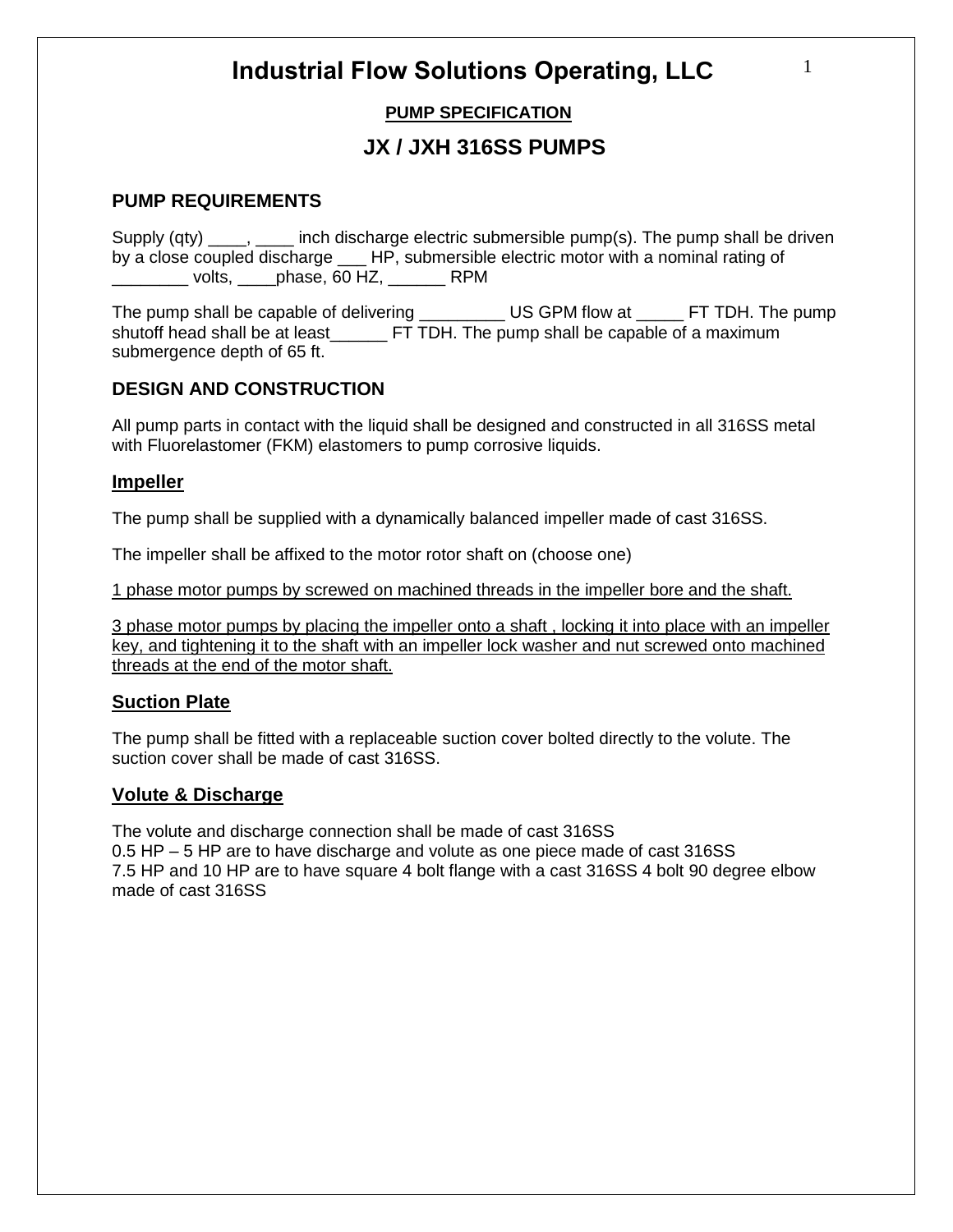## **PUMP SPECIFICATION**

# **JX / JXH 316SS PUMPS**

#### **Seals**

The pump shall be supplied with two independent mechanical seals designed to prevent fluid from entering the motor housing. The lower seal faces shall be made of silicon carbide vs. silicon carbide. The upper seal faces shall be carbon and ceramic. The seal elastomers shall be made of Fluorelastomer (FKM). The seals shall be held in contact by a common 316SS spring between the lower and upper seals.

The pump seals shall be isolated from the pumped liquid by a lip seal constructed from Fluorelastomer (FKM) rubber in a seal chamber.

The two mechanical shaft seals shall be lubricated by Shell FM 32- food grade NSF approved, non-toxic oil, in a seal chamber separate from the volute and motor pump housing.

#### **Seal Minder®**

Optional: *(delete if not specified)* The motor shall be protected from shorting due to mechanical seal failure by a **Seal Minder®**, to detect the presence of water in the seal oil chamber. The probe is connected to a 24 VAC power source (by operator). The probe in the seal chamber measures the resistance in the fluid (oil). If the resistance drops below a preset amount, an alarm is triggered in the control panel. *(Not available on JX400).*

#### **Motor**

The pump motor shall be a NEMA design B induction air filled motor designed specifically for submersible pump usage and continuous duty of pumped liquid up to 104 degrees F.

The stator windings and leads for pump models with a 1HP – 5HP motors shall be insulated with moisture resistant Class F insulation rated for 311 degrees F.

The stator windings and leads for pump models with a 7.5HP – 20HP motors shall be insulated with moisture resistant Class H insulation rated for 356 degrees F.

The motor horsepower shall be non-overloading over the full range of the performance curve, from shut-off to full-flow. The combined service factor (frequency, voltage and liquid specific gravity) of the motor shall be 1.10.

The motor shall be protected from failure from overheating and from low voltage or high amperage by a separate thermal overload switch installed in the pump top cover.

The motor design is capable of a turn down ratio that will allow a frequency operation range from 60Hz to 30Hz.

The motor housing shall be constructed of corrosive resistant 316SS for superior heat transfer.

The motor cover shall be constructed of cast iron and have a threaded fitting to permit air testing of the motor cover and power cord inlet seal against leakage.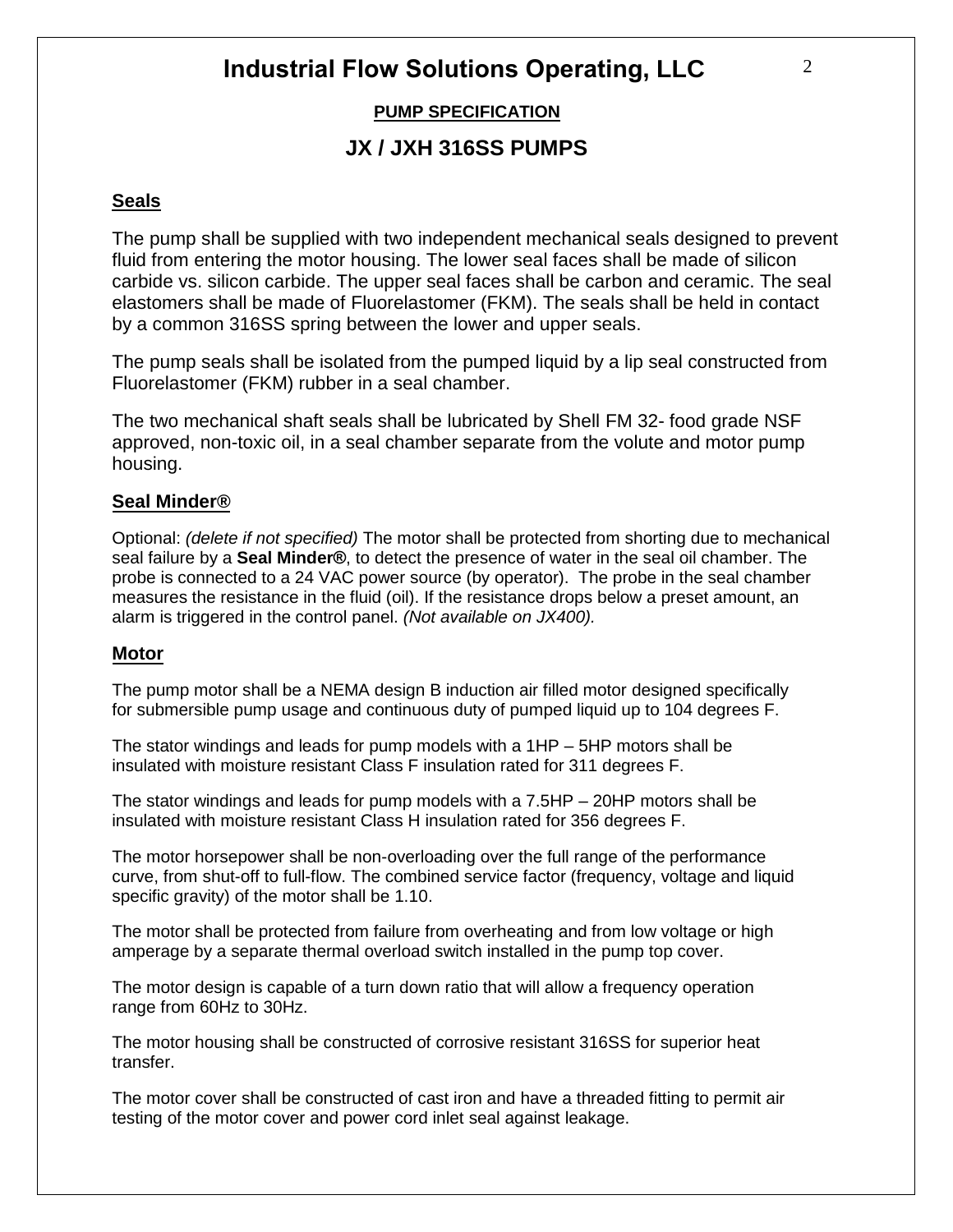## **PUMP SPECIFICATION**

# **JX / JXH 316SS PUMPS**

### **Rotor / Pump Shaft**

The rotor (pump) shaft shall be constructed of corrosive resistant 316SS and be of sufficient diameter to handle radial loads over the full range of the pump's performance curve while pumping high concentrations of solids.

Rotor shall be made of steel with cast aluminum insulation and shall be dynamically balanced.

#### **Bearings**

The upper bearing shall be a single deep groove row ball bearing. The lower bearing shall be

Single row deep groove ball bearing for: 0.5, 1, 2, 3, 5, 7.5, and 10 HP model pumps

The upper and lower bearings shall be lubricated by Chevron SRI grease high temperature grease. Minimum bearing L10 life shall be 30,000 hours.

#### **Power Cord**

The pump shall be supplied with a 33 foot power cord (alternative lengths optional) connected to the motor lead wires in a water and oil resistant sealed epoxy potting. The power cord shall be sized in accordance with NEC standards. The outer jacket of the power cord shall be oil resistant and capable of submergence in water up to 104° F.

For motors 1HP – 5HP, class STOW (SOOW optional) PVC jacket For motors 7.5HP – 20HP, class SOOW (UL, CSA, MSHA) CPE jacket

Optional: (delete above and insert): The pump shall be supplied with a \_\_\_\_\_\_\_foot power cord.

The power cord shall be protected by a strain relief, attached to the motor cover. The strain relief will be sized to absorb the load and prevent the power cord leads from being separated from their connection to the motor lead wires, if the power cord is pulled, as in the act of attempting to lift the pump by the cord.

The power cord entry shall be sealed by a gland fitted with a Buna rubber molded power cord sleeve, attached to the pump cover, and the power wire leads shall be independently connected to the motor wire leads in an epoxy potting.